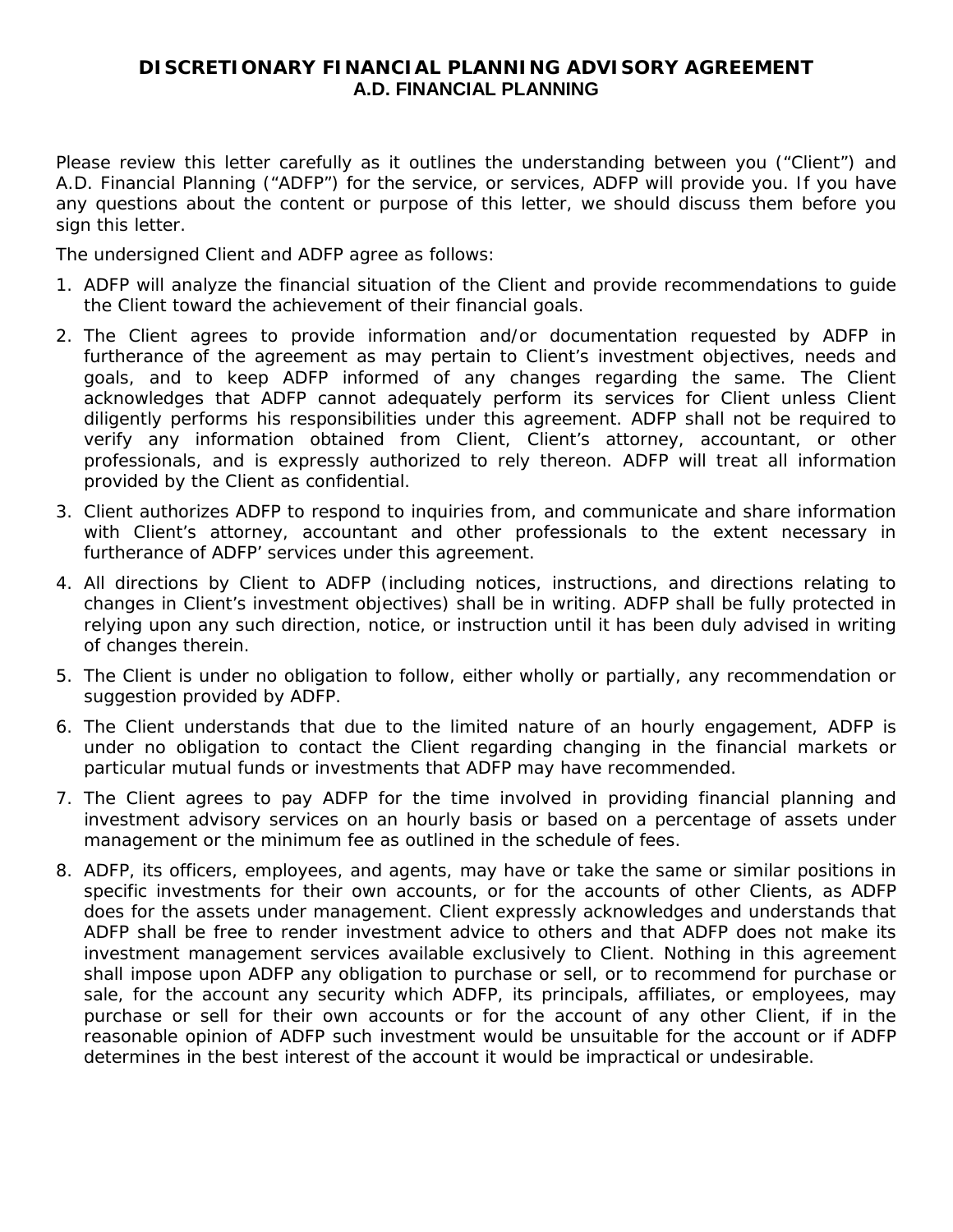# **DISCRETIONARY FINANCIAL PLANNING ADVISORY AGREEMENT A.D. FINANCIAL PLANNING**

- 9. This agreement may be terminated at any time up written notice of either ADFP or the Client. If the Client should terminate this agreement, at the direction of the Client, ADFP will assist with concluding any investment actions.
- 10.By giving ADFP written notice of the termination with five (5) business days of execution of this agreement, any fees that the Client has prepaid will be refunded to the Client in full. After the initial five (5) business day period, fees earned from the first day through the receipt of written notice of termination will be due and payable at ADFP's regular hourly rate. ADFP will not assign the agreement to any other party without the written consent of the Client.
- 11.Client acknowledges receipt of Part II of Form ADV. If the appropriate disclosure statement was not delivered to the Client at least 48 hours prior to the Client entering into any written contract with this investment adviser, then the Client has the right to terminate the contract without penalty within five (5) business days after entering into the contract. For the purposes of this provision, a contract is considered entered into when all parties to the contract have signed the contract,
- 12.If this agreement is between ADFP and related Clients (i.e. husband and wife, etc.) ADFP services shall be based upon joint goals communicated to ADFP. ADFP shall be permitted to rely upon instructions from either party with respect to disposition of the assets or the account, unless and until such reliance is revoked in writing to ADFP. ADFP shall not be responsible for any claims or damages resulting from such reliance or from any change in the status of the relationship between the Clients.
- 13.If a controversy, claim or dispute arises out of or relates to this agreement, or any alleged breach of this agreement, or to the financial planning and investment advisory services provided under it, and if that controversy, claim or dispute cannot be settled through negotiation, the parties agree to first try in good faith to settle the dispute by mediation under the Commercial Mediation Rules for Financial Planning Disputes of the American Arbitration Association, before resorting to arbitration, litigation or some other dispute resolution procedure.
- 14.Fees for hourly engagements require one-half of estimated fee range upon signing of this agreement, with balance of actual fee due immediately upon presentation of recommendations to Client. Prepayments will not exceed \$500 in fees per Client and 6 or more months in advance. Hourly services are provided at a billing rate of \$100 per hour billed in six-minute increments.
- 15.Fees for ADFP Assets Under Management advisory services are billed in arrears and therefore are not refundable. Assets Under Management Clients are billed quarterly at the amount determined by the value of the Client's assets on the last day of the quarter. The fee for all services provided will be 1.00% of all assets under management on assets less than \$500,000, 0.75% of all assets under management from \$500,000 to \$1 million, 0.50% of all assets under management from \$1 million to \$5 million, and .25% for assets over \$5 million. The minimum annual fee for retaining a Client is \$500 (\$125/qtr). ADFP, at its sole discretion, may charge a lesser management fee, or reduce the minimum fee, based upon certain criteria. ADFP does not have a minimum on investable assets.